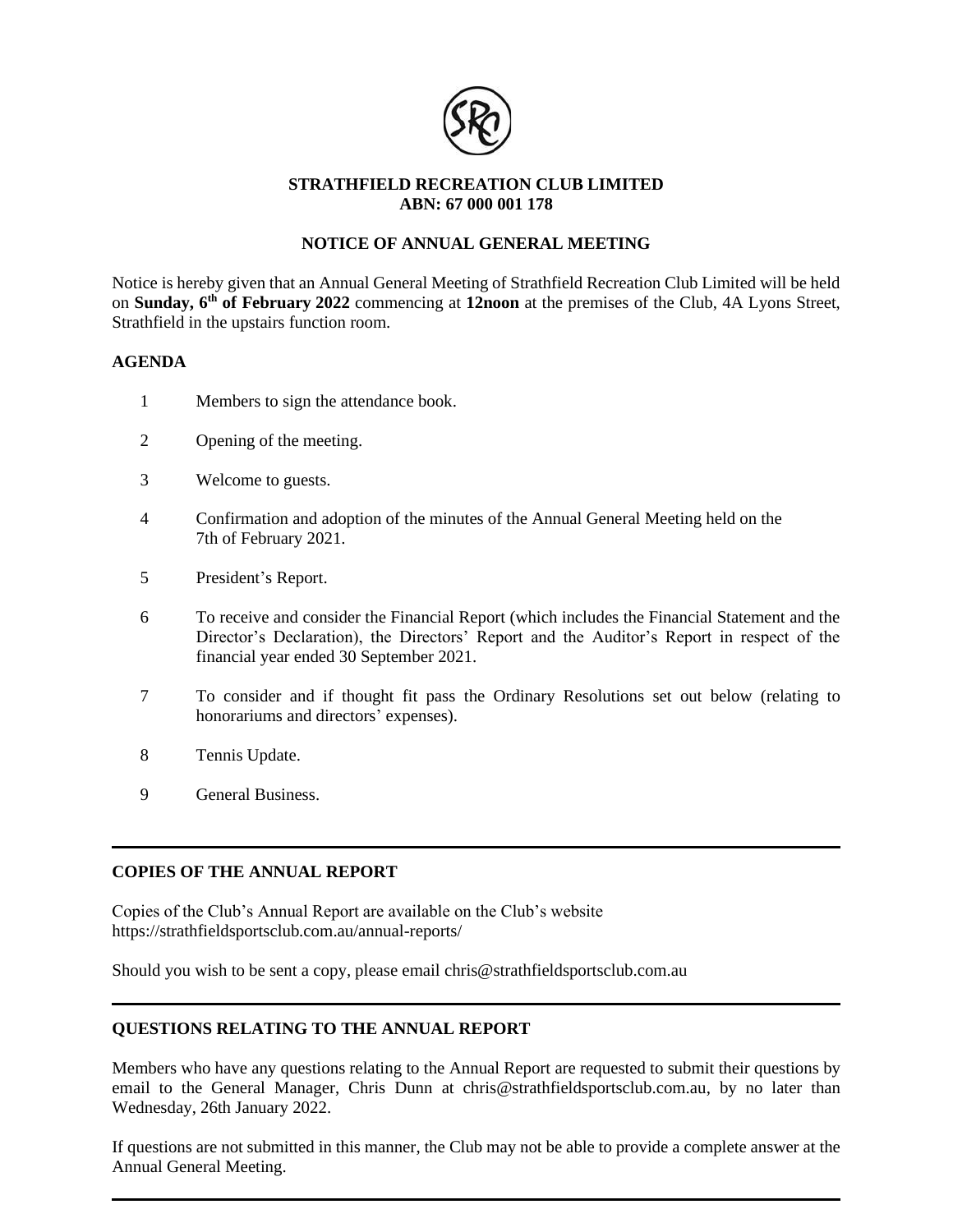### **PROCEDURAL MATTERS**

- 1. To be passed, an Ordinary Resolution must receive votes from not less than a majority of those members who being eligible to do so vote in person on the Ordinary Resolution at the meeting.
- 2. Only Life members, financial Tennis Full members, financial Tennis Day members and financial Tennis Competition members are eligible to vote on the First Ordinary Resolution.
- 3. Only Life members, financial Tennis Full members, financial Tennis Day members, financial Tennis Competition members, financial Sports members who have been members of the Club for the two (2) calendar years immediately preceding the date of the Annual General Meeting and House members who have been of the Club for the two (2) calendar years immediately preceding the date of the Annual General Meeting are eligible to vote on the Second Ordinary Resolution.
- 4. The Registered Clubs Act provides that:
	- (a) members who are employees of the Club are not entitled to vote; and
	- (b) proxy voting is prohibited.

## **FIRST ORDINARY RESOLUTION**

That:

- (a) members hereby approve expenditure by the Club until the next Annual General Meeting of the Club for the following:
	- (i) The reasonable costs of directors attending seminars, lectures and other educational activities as determined by the Board from time to time.
	- (ii) The reasonable costs (including travel and accommodation expenses) of directors attending meetings, conferences and trade shows conducted by ClubsNSW, the Club Managers Association and such other conferences and trade shows as determined by the Board from time to time.
	- (iii) The reasonable cost of directors attending any other registered club for the purpose of viewing and assessing its facilities as determined by the Board as being necessary for the benefit of the Club.
	- (iv) The reasonable cost of directors (and their spouses/partners if required) attending any club, community or charity function as the representatives of the Club and authorised by the Board to do so.
	- (v) The reimbursement of reasonable out of pocket expenses incurred by directors travelling to and from Board meetings or other duly constituted meetings of any committee of the Board.
	- (vi) The reasonable cost of meals and beverages for each director before and after a Board or committee meeting on the day of that meeting when such meeting coincides with a normal meal time.
	- (vii) The reasonable expenses incurred by directors either within the Club or elsewhere in relation to such other duties including entertainment of special guests of the Club and other promotional activities approved by the Board on production of documentary evidence of such expenditure.
	- (viii) The reasonable cost of Club blazers being provided to directors as required.
	- (ix) The provision of designated car parking spaces for directors in the Club's car park.
	- (x) The reasonable cost of a Christmas dinner for directors and their spouses/partners.
- (b) members acknowledge that the benefits in paragraph (a) are not available for members generally but are only for those who are directors of the Club.